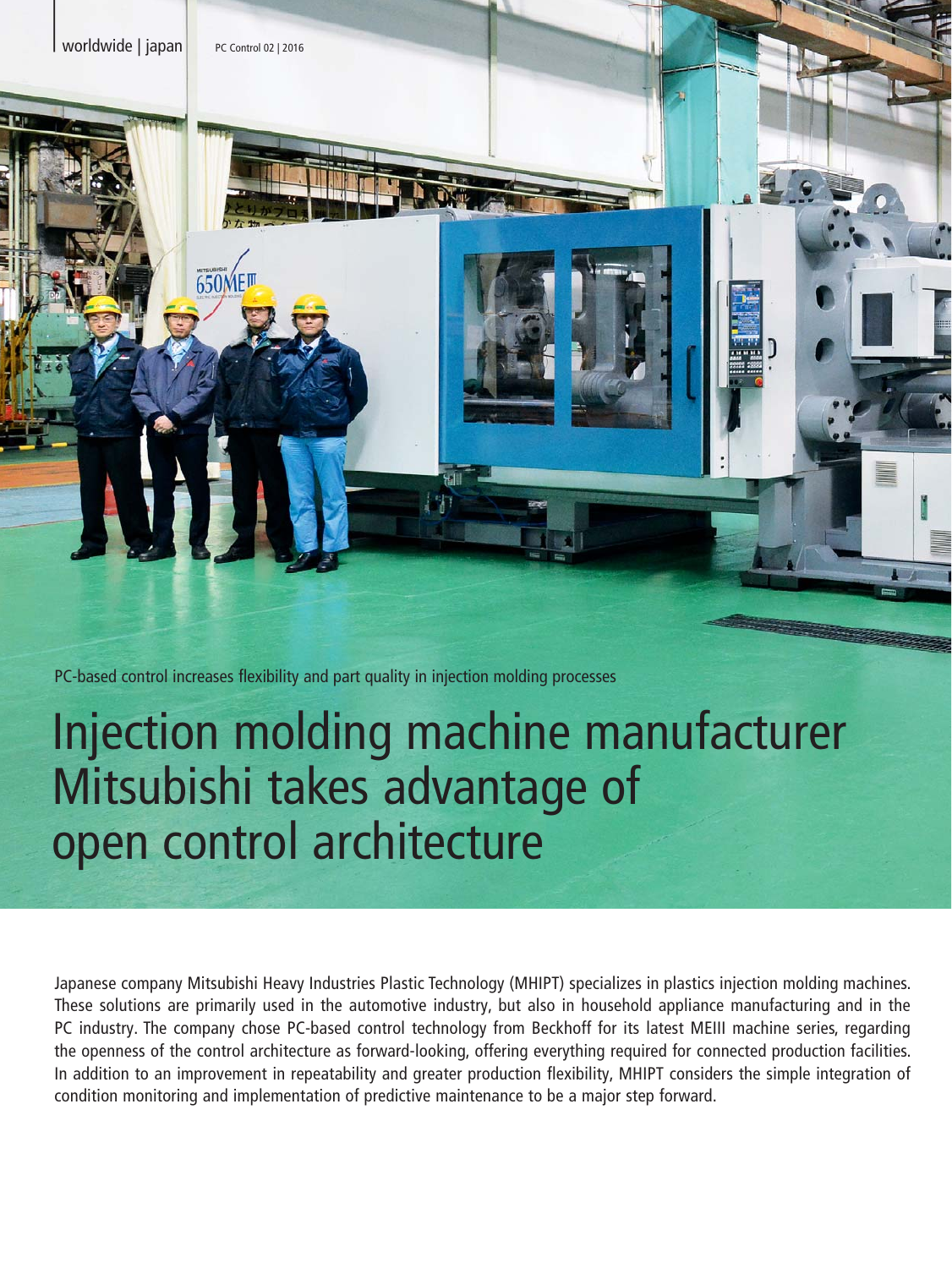

Injection molding machines essentially combine an injection unit with a clamping unit. The injection unit heats up and plasticizes the raw material before injecting it through a high-pressure nozzle into the tool. The clamping unit opens and closes the tool (mound) and keeps the two halves of the mound closed during the injection process. The force exerted by the clamping unit is an indicator of the size and the mechanical power of the machine. The MHIPT machine portfolio encompasses machines with clamping forces that range from 350 to 4000 tons.

## Open automation platform brings competitive advantages

The MEIII, which is the latest injection molding machine generation from MHIPT, features medium-sized machines with a clamping force that ranges from 550 to 850 tons. Where most injection molding machines are equipped with hydraulic drives, drive control in the MEIII is achieved with servomotors. "This leads to higher production quality and reduced power consumption," says Takashi Mizuno, director and chief executive of the engineering department at MHIPT. "With regard to the automation technology, MHIPT has changed its previous development strategy for the MEIII machine series. We now rely on PC-based controllers throughout the series. Previously, we developed our controllers entirely by ourselves; the use of PC control systems allows us to concentrate our development capacities entirely on the software side. We aim to integrate all of our expertise as a company that specializes in injection molding machines into the software for the injection molding process, distinguishing ourselves from the competition."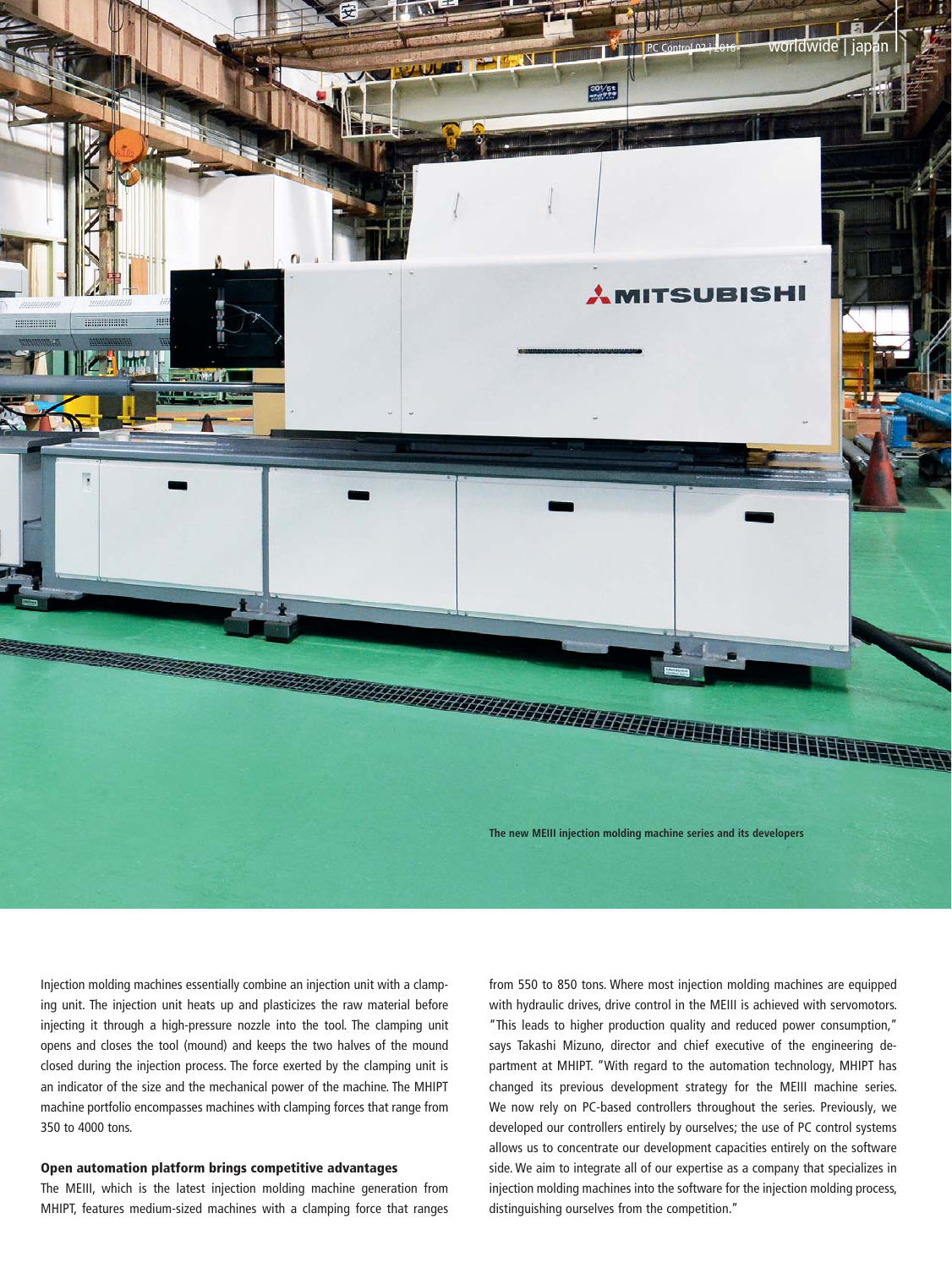

**Employees from MHIPT and Beckhoff involved in the development of the MEIII. Front row, from left: Takashi Takii (engineering manager, MHIPT), Toshimitsu Kawano (managing director, Beckhoff Japan) and Takashi Mizuno (director and chief executive of the MHIPT engineering department). Back row, from left: Tomohiro Umeda (deputy head of the MHIPT engineering department), Osamu Aoishi (Beckhoff Japan), Masanori Obata (Beckhoff Japan), Tsutomu Ayusawa (head of the MHIPT engineering department) and Yasuhiro Kai (MHIPT engineering department)**



**The injection unit of the MEIII. Synchronous control of two DD motors results in a highly precise injection process.**

Like the preceding MEII series, the MEIII series comes equipped with DD (direct drive) motors developed in-house by MHIPT. These motors do not need reduction gears, as they generate a high force with a low number of revolutions; this gives the advantage of a dynamic injection drive and facilitates easy maintenance as pulleys, belts and other consumables are not required. The MEIII series is characterized by a design that replaces a mechanical connection system between the two DD motors with highly-precise software synchronization. "The speed, reliability and precision of the servo-electric controller directly determines the quality of the product," emphasizes Takashi Mizuno.

## Open control technology: independence from vendor-specific standards and specifications

Takashi Takii, head of design in the MHIPT engineering department and project leader in the development of the MEIII, explains: "The big advantage of the control architecture openness is that we, and our customers, are no longer dependent on vendor-specific standards or specifications. PC-based control provides an extremely efficient control system based on open standards, while at the same time being flexible and universal, offering us the necessary reliability and quality."